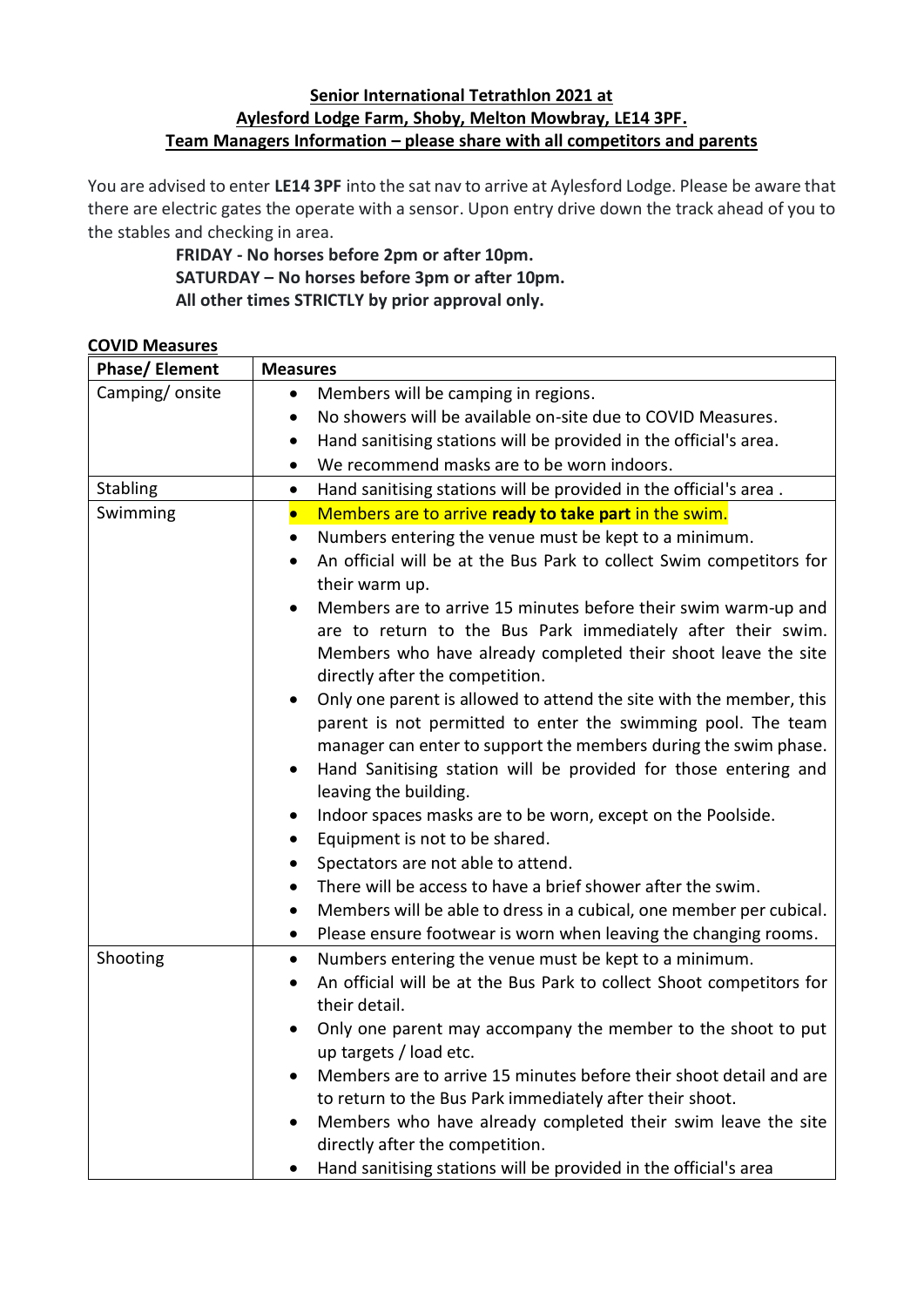|         | Masks are to be worn indoors; these may be removed when on the<br>$\bullet$<br>range.<br>Members are to only enter the range when they are called in by the<br>Range Master.<br>Equipment is not to be shared unless previously arranged on<br>booking.<br>Social distancing is to be maintained.<br>Spectators are not able to attend inside the Bingham Leisure Centre.        |
|---------|----------------------------------------------------------------------------------------------------------------------------------------------------------------------------------------------------------------------------------------------------------------------------------------------------------------------------------------------------------------------------------|
| Running | Hand sanitising stations will be provided in the official area.<br>$\bullet$<br>Runners will be set off at 1 minute intervals.<br>Please remember to bring riding number bib and number for the<br>run.<br>Social distancing is to be maintained where possible.<br>Equipment is not to be shared.                                                                               |
| Riding  | Hand sanitising stations will be provided in the official area.<br>$\bullet$<br>Equipment is not to be shared.<br>Social distancing is to be maintained.<br>Please remember to bring your own number bib and printed<br>number.<br>Spectators are permitted.<br>Warm-up will be run under the Pony Club COVID measures:<br>Guidance<br>A course walk will be available Saturday. |

## **Team Managers Meeting.**

Will be onsite on Friday evening at 7pm near the event office. Please come with confirmation of horse shares within your team.

**Competitors need to print their own number** (this will be needed for both the ride and run phases) and **stable information**. Templates for both are included with the briefing notes.

## **Vaccination and EVH-1 Inforamtion.**

All equines attending the event MUST comply with the Pony Club [Vaccination](https://pcuk.org/officials/rulebooks/) requirements as per the Vaccination Rule.

Passports must travel with the horse/pony and be ready for inspection on arrival.

Equine Herpes Virus (EHV-1) and control of spreading the disease is of concern to the Pony Club and the Tetrathlon Committee. Please ensure that those attending adhere to the Pony Club Equine [Biosecurity Policy.](https://pcuk.org/media/piudquyn/biosecurity-policy-2020-v1-1.pdf)

Further information on EHV can be found [here,](https://www.britishequestrian.org.uk/equine/health-biosecurity/diseases-to-know-about/equine-herpes-virus) if your horse or pony is showing any signs of EHV please do not travel.

*Please complete the online EHV-1 Self Declaration here:* [EHV-1 SELF DECLARATION FORM](https://docs.google.com/forms/d/e/1FAIpQLScy5RwnpAAuxvEKGBF6riyus_O3JWHmcRmyAOSmjtLSAHNT8Q/viewform) **The self Declaration** *MUST* **be completed 48 hours before arrival.**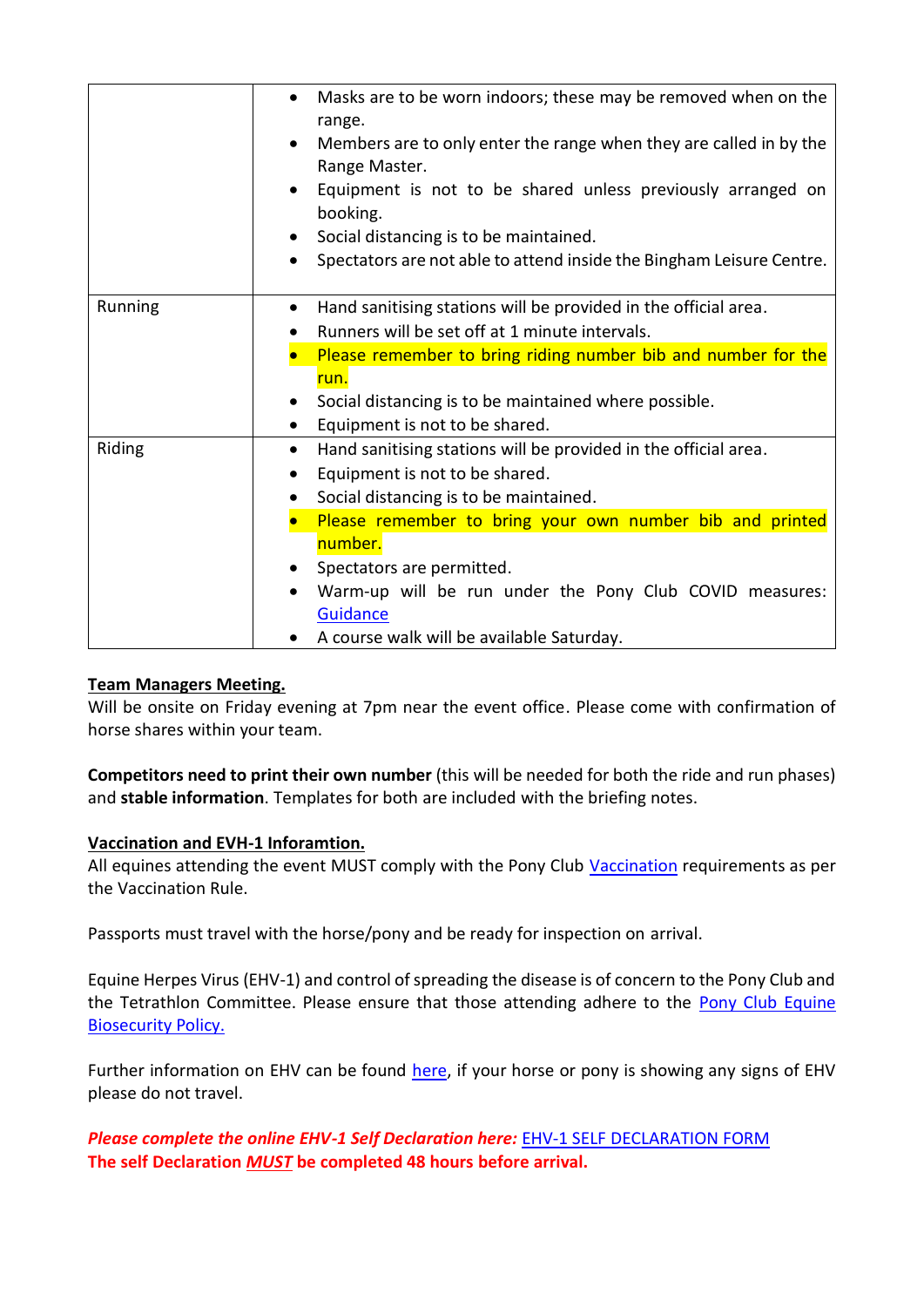### **Camp Site**

Please make sure you lock your vehicles when unattended.

**Please ensure Dogs are on a lead at all times.** Please remember you MUST clean up after your dog! Please place all rubbish in the skip provided on the campsite or take it home. Please do not just leave rubbish bags in the middle of the field. *Any broken glass must be cleared carefully.*

#### **Stable Area: Stable Manager Jayne Bowman Tel:** 07791 704216 and **Robin Graham Brown**

Unless necessary please do not go to the stable area between 11.00 pm and 6.00 am.

#### **Stables:**

**No bedding has been provided for the temporary stables.** Bedding that has been pre-ordered will be put into your stables for you. Extra bedding may be purchased from the stable manager at £6.00 per bale – please arrange through Jayne Bowman.

#### **Bedding may only be ordered between 10 am – 4 pm. We are unable to supply any hay.**

Please can the Team Manager or a nominated parent from each Region be responsible for regularly checking the horses in their Region, particularly making sure horses have plenty of water. Regions have been allocated stabling together.

If the stable manager or her team has any concerns regarding a horse, they will contact the Team Manager or competitor. **Please ensure all stable signs have an emergency contact number written on them.**

The temporary stables need to be completely *mucked out* into a pile at the end of the stables when leaving. This must be done neatly as we are responsible for clearing all shavings and muck away ourselves. Please make sure the area around your stable is also left clean and tidy. Regretfully, there will be a **£20 penalty** for those who don't comply with this request.

Horses arriving on Sunday *will be directed to the day parking by the steward.*

## **Exercising**

The horse exercise area, grazing and areas designated as out-of-bounds will be signed. If in any doubt, please check with your Team leader before venturing out on your horse!

Personal Exercise can take place and there are footpaths across the site that may be walked or ran as appropriate, please take care to ensure you adhere to the countryside code whilst moving through the agricultural land.

#### **Vet and Farrier Services:**

Oakham Veterinary Hospital [\(https://www.oakhamvethospital.co.uk/equine\)](https://www.oakhamvethospital.co.uk/equine) 01572 722 647 will be on call from Friday to Sunday inclusive. Sarah Freeman will be on site vet on Sunday 8<sup>th</sup> August during the riding phase. If Veterinary Assistance is required any treatment must be paid for at the time.

There will be a farrier on call over the weekend. Please make payment direct to the farrier. **Vet and farrier to be contacted through the Stable Managers only.**

If you require the Farrier please contact the event organisers, the farrier will be booked to attend in a block booking. A Farrier will be on site for the day of the ride.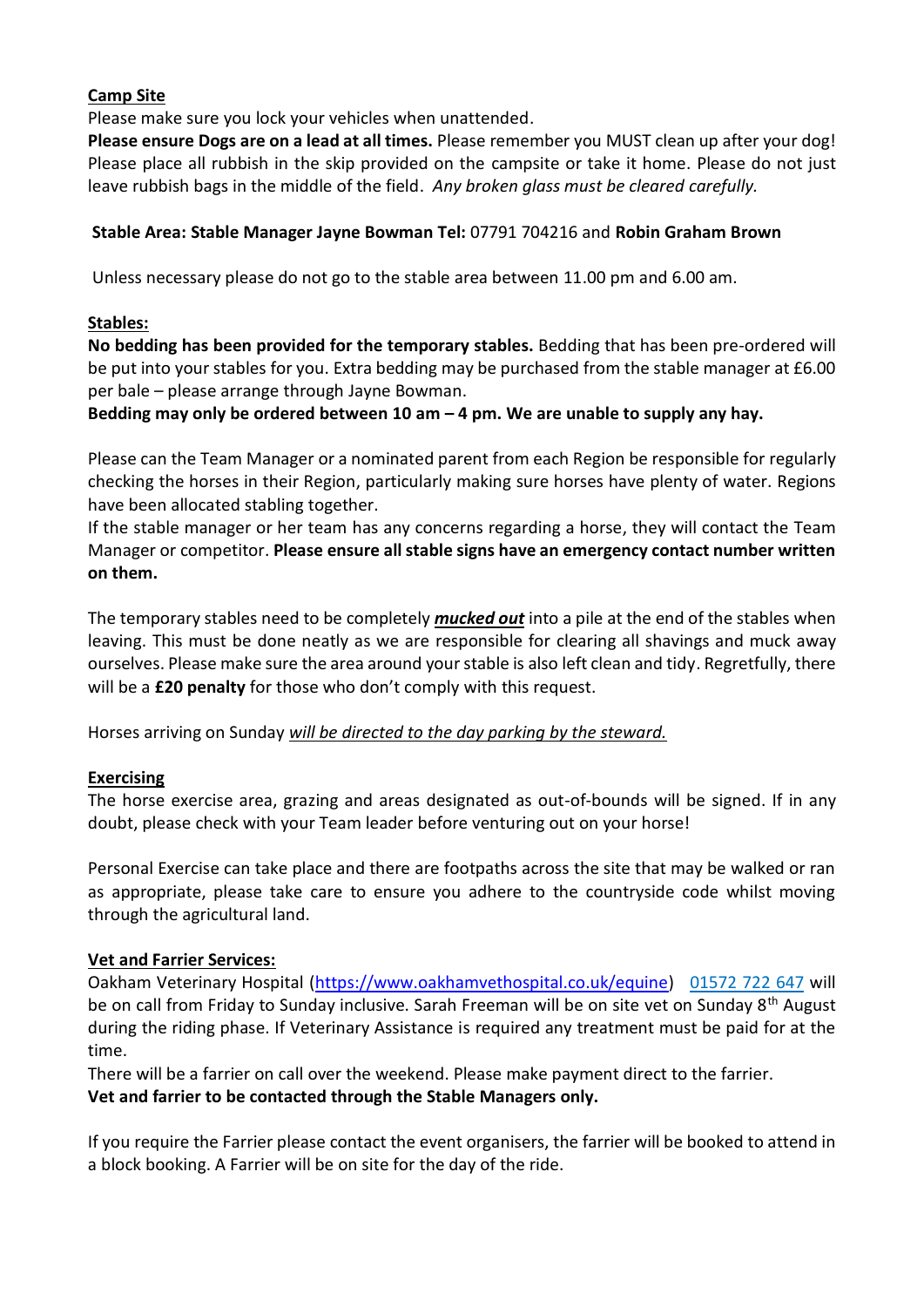#### **The competition phases:**

## **Shooting - Saturday 0915 Bingham Leisure Centre, NG13 8BL – USE the TITHBY ROAD entrance (see map).**

Targets will be handed out at the shoot when you present your gun for checking. There is no need for competitors to wear their numbers at the shoot. Please remind competitors of the dress code and ensure they are aware of rule 36 a, b, c, d on page 48, and **especially '36 e' relating to the mandatory wearing of prescription or protective glasses whilst shooting**. Only Team Managers will be able to check and sign for targets.

## **Swimming - Saturday 08:00 Bingham Leisure Centre, NG13 8BL – USE the TITHBY ROAD entrance (see map).**

The swim and shoot will take place at Bingham Leisure Centre. All vehicles to park in the Bus Park which is accessed from Tithby Road, Bingham. Please check the map carefully below so that you go to the correct entrance.

In line with the pool's COVID measures, competitors MUST arrive dressed to take part in the competition. Compeitors will go straight to the pool, there will be NO opportunity to change into swimwear before the swim.

Please make sure someone from each region remains on the campsite during the swim phase.

## **Swim and Shoot information: Bingham Leisure Centre NG13 8BL**

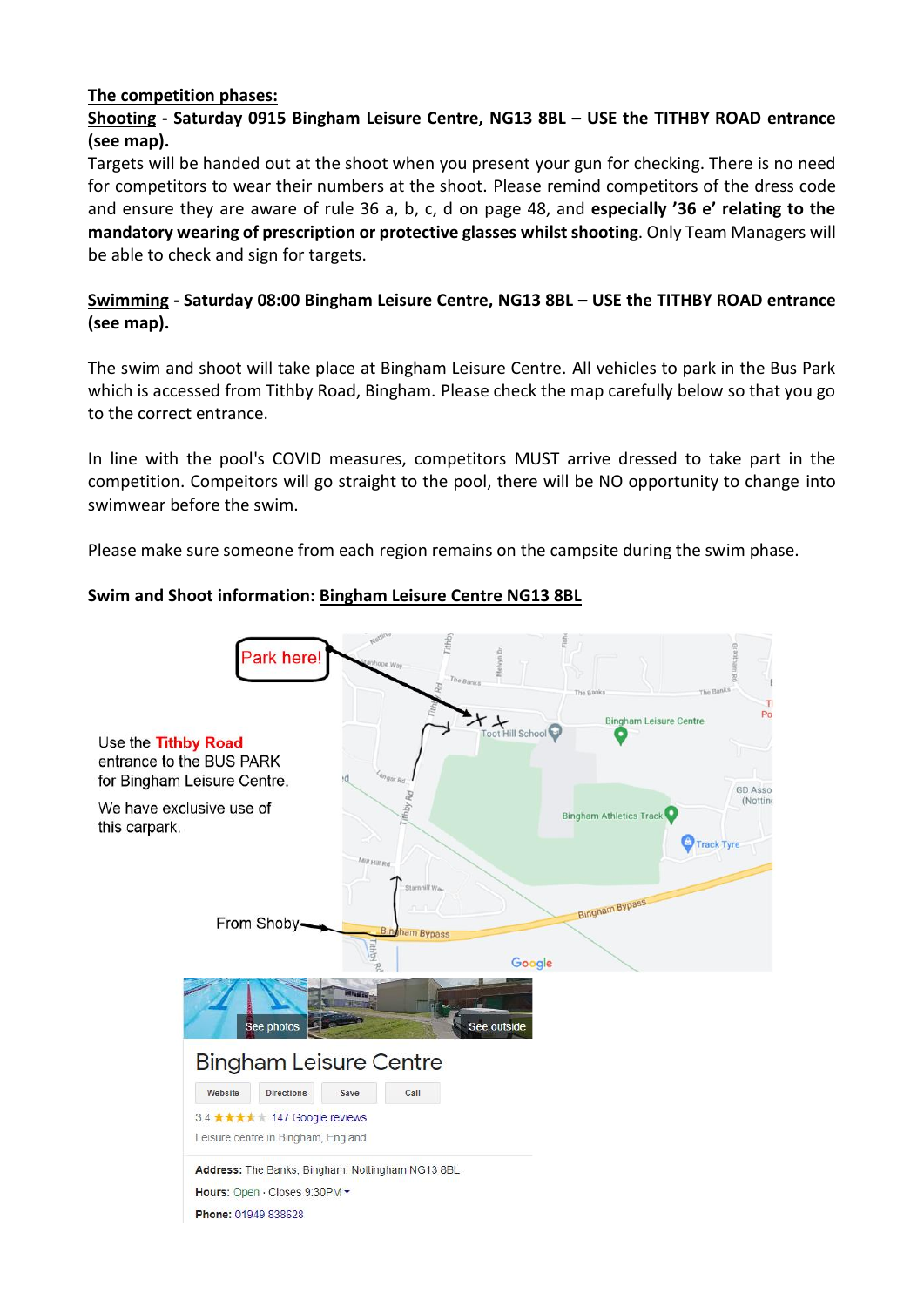#### **Fence Judge briefing - on Sunday**.

The briefing will be at 8:00am prompt, with an expectation to be on course and in place by 8:30am. Refreshments will be available for fence judges prior to this.

## **Riding - Sunday 0900 -** Course walk will be available on Saturday.

Estimated timings: Class 1b – first rider on course at 9:00 am Class 1a – first rider on course at 10:22 am Class 2b – first rider on course at 12:40 pm Class 2a – first rider on course at 1:02 pm Class 3b – first rider on course at 1:30 pm Class 3a – first rider on course at 2:24 pm (Please note these are very rough provisional timings only and are subject to change.)

*Competitors are required to print their own bibs numbers, the template is included with the briefing pack*. Please REMEMBER to bring your own number bib to hold your number. You will also need to reuse your bib and number for the run.

**Competitors will ride in the order stated unless they are sharing horses. Open Boys ride starting at 0900.** Times are based on 2min intervals but if the course is running well, we will go quicker **and will expect competitors/team managers to keep track of progress and be ready to start in the correct order. The ride starts early, so please ensure that all competitors are ready on time.** Shared horses must be checked by the vet before they start their second round. **Please ensure the vet is made aware of the need to check your shared horses in good time.** Once the vet thinks that the horse is sufficiently recovered to compete again, it will be slotted in as soon as possible. **Any horse sharing or change of horse must be notified by Saturday morning before the start of the competition.**

Please make your competitors aware that there may be compulsory flags on the course to ensure that they keep off the tracks. Should they pass the wrong side of these flags, they will be eliminated.

## **Running- Sunday.**

Estimated timings: Classes 2b and 4b – first runner starts at 9:30 am Classes 2a and 4a – first runner starts at 9:52am Classes 3b and 5b – first runner starts at 10:15am Classes 3a and 5a – first runner starts at 10:36pm Class 1b – first runner starts at 1:00 pm Class 1a – first runner starts at 1:41 (Please note these are provisional timings only and are subject to change.)

**Prize Giving** will take place in the Marquee at the end of the event. As is the tradition, all compeitotrs are expected to be present and correctly attired.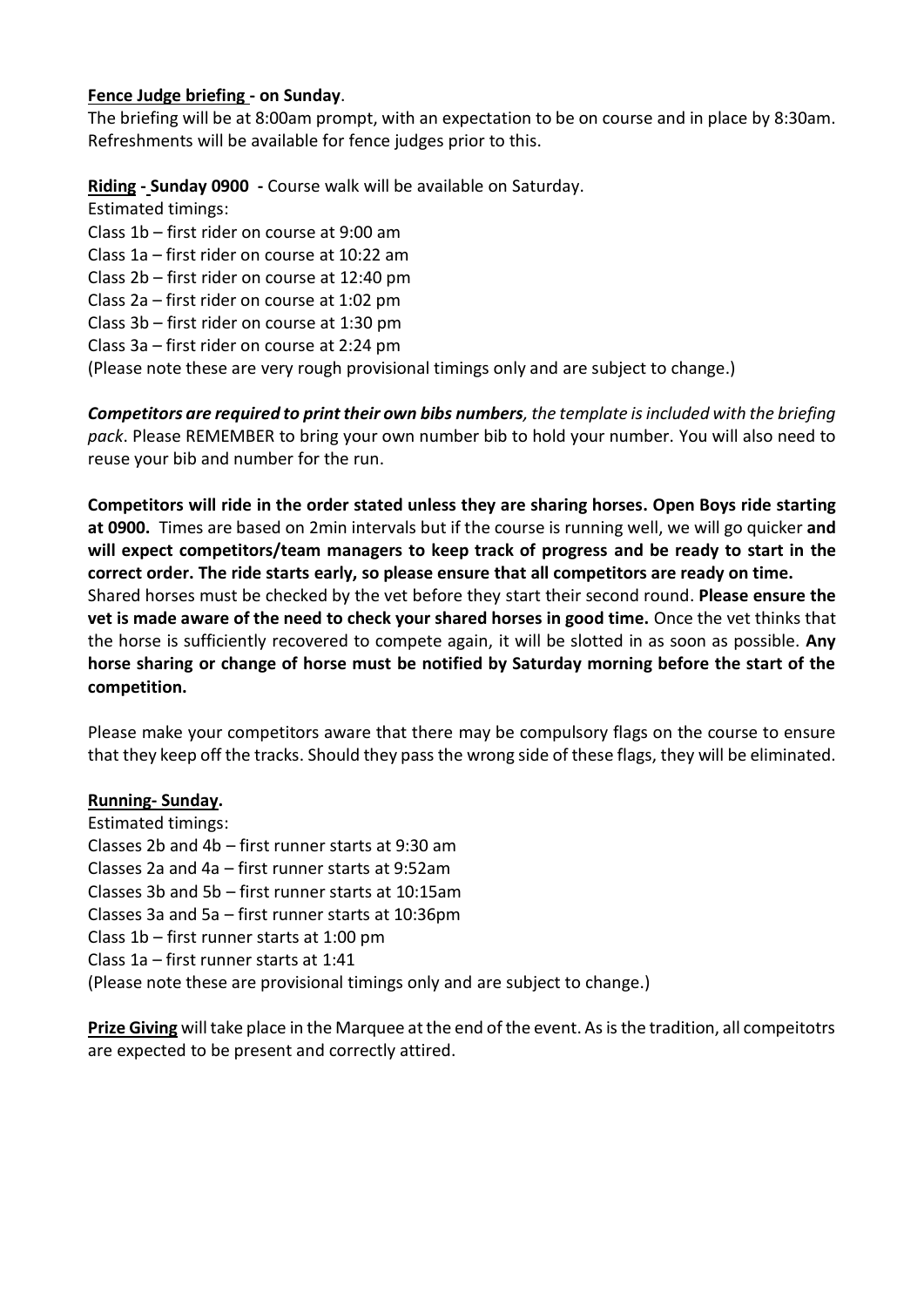### **Senior Regional shirts 2021**

Senior Regional shirts are available to pre-order and will be available to buy at the competition for £35.

If you would like to pre-order please

- ebanking reference is the competitor number, surname and SHIRT eg 181 Bowman SHIRT
- Pay Sort code: NatWest 60-02-41 Account number 69209219 Account name UK Regional Tetrathlon champs
- You MUST email a screenshot of payment for your Senior Regioanls shirt so that I can link you with your payment!

Please be aware that we have a limited number of shirts available this year.

#### **Food**

Country Kitchen will be a Bingham on Saturday and at Aylesford on Sunday. There is a BBQ for Party night, and vegan options will be available.

**Photography** Photography in the swimming pool area is not allowed. There will be an official photography on site for the competition.

#### *Photographic rights*

Competitors and their guardians give permission for any photographic and/or film or TV footage of persons or horses/ponies taking part in Pony Club events to be used and published in any media whatsoever for editorial purposes, press information or advertising by or on behalf of The Pony Club and/or official sponsors of The Pony Club.

#### **All queries must be made through the Team Managers.**

Thank you, and we hope you, your competitors, and parents have a great weekend.

## **Thank you!**

**And most importantly, we thank you the competitors and parents for entering our competition and driving all of those miles to join us for this wonderful event. We thank all of our volunteers (there are a huge number of these tremendous people, and without every single one of these kind people, this competition could not go ahead) and our very kind and amazingly generous sponsors. We thank you all!**

#### **DISCLAIMER**

1. Save for the death or personal injury caused by the negligence of the organisers, or anyone for whom they are in law responsible, neither the organisers of this event or The Pony Club nor any agent, employee or representative of these bodies, nor the landlord or his tenant, accepts any liability for any accident, loss, damage, injury or illness to horses, owners, riders, spectators, land, cars, their contents and accessories, or any other personal property whatsoever, whether caused by their negligence, breach of contract or in any other way whatsoever. Entries are only accepted on this basis.

2. The organisers of this event have taken all reasonable precautions to ensure the health and safety of everyone present at this event. For these measures to be effective, everyone must take all reasonable precautions to avoid and prevent accidents. They must obey the instructions of the organisers and all officials and stewards.

3. All non-Pony Club competitors are not covered by The Pony Club insurance and must have their own third party cover. The Pony Club and the organisers of this event are not legally responsible for non-Members and their insurance will not cover you.

4. Failure to comply with safety rules will result in elimination.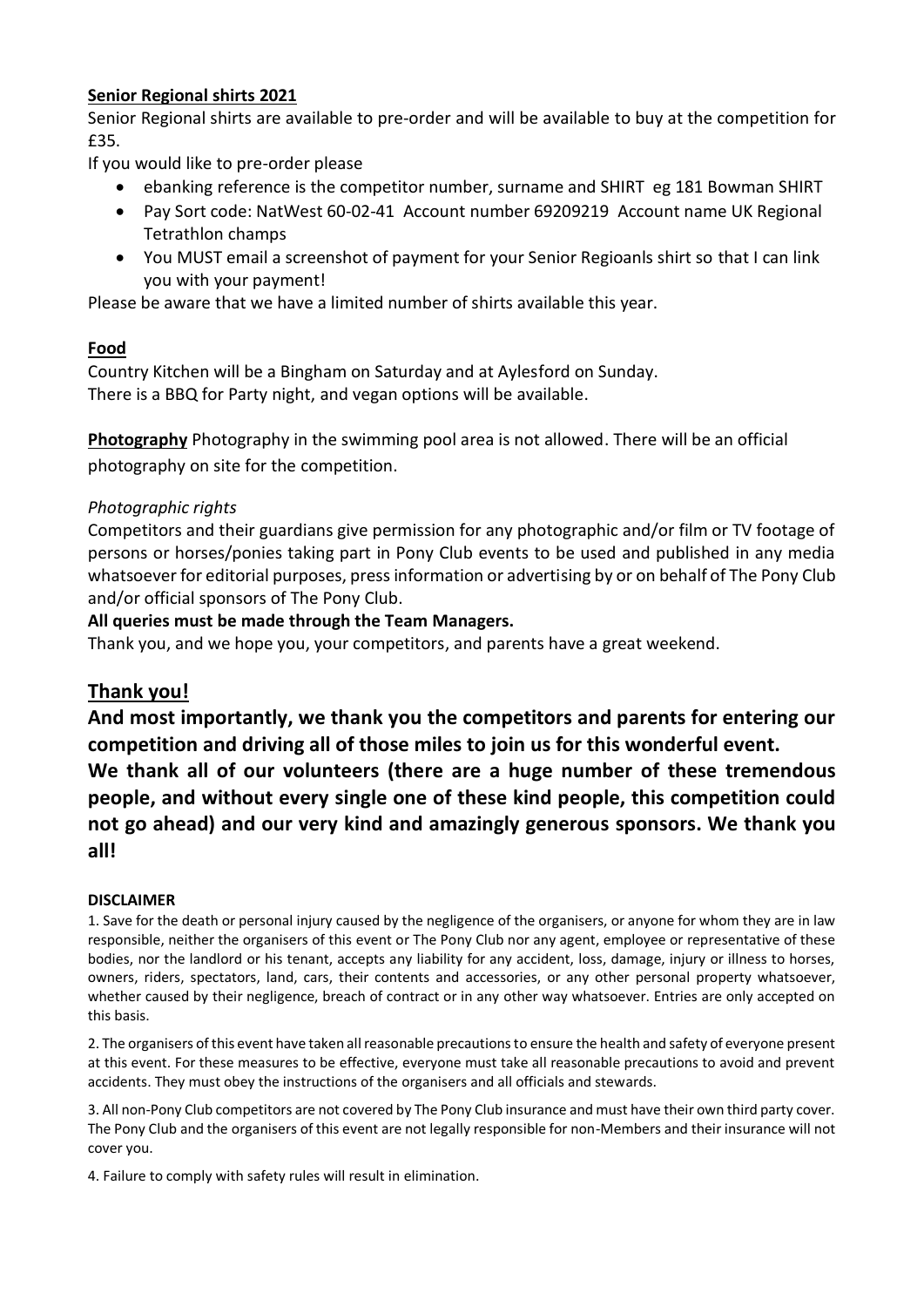# Stable information – please print on A4

| <b>Competitor Name</b>   |  |
|--------------------------|--|
| Horse name               |  |
| Pony Club Branch         |  |
| Region                   |  |
| Parent                   |  |
| <b>Emergency contact</b> |  |
| number                   |  |
| Class                    |  |
|                          |  |